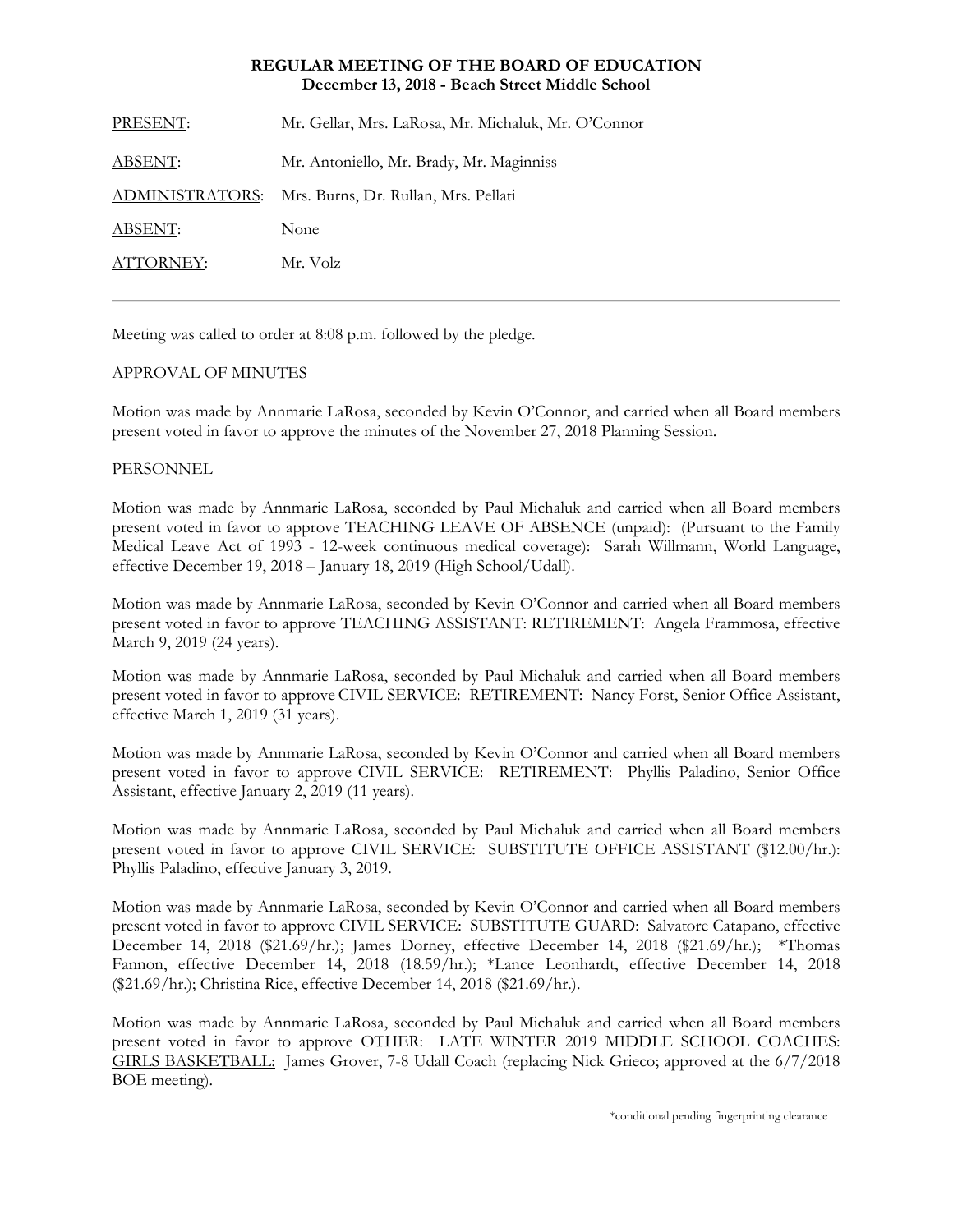Motion was made by Annmarie LaRosa, seconded by Kevin O'Connor and carried when all Board members present voted in favor to approve OTHER: SPRING 2019 HIGH SCHOOL COACHES: BOYS LACROSSE: Sean McAleavey, J.V. Head Coach (replacing Michael Hazelton; approved at the 6/7/2018 BoE meeting); SOFTBALL: Mackenzie Buckley, Assistant Varsity Coach (replacing Alexa D'Onofrio; approved at the 6/7/2018 BoE meeting).

Motion was made by Annmarie LaRosa, seconded by Paul Michaluk and carried when all Board members present voted in favor to approve OTHER: SPRING 2019 MIDDLE SCHOOL COACHES: BOYS LACROSSE: Michael Perrone, 7-8 Beach Coach (replacing Sean McAleavey; approved at the 6/7/2018 BoE meeting); Anthony Pellati, Assistant Beach Coach (replacing Michael Perrone; approved at the 6/7/2018 BoE meeting); GIRLS LACROSSE: Katherine Schweitzer, 7-8 Beach Coach; Toniann Riportella, Assistant Beach Coach.

#### CURRICULUM UPDATE:

Dr. Rullan informed the audience that on the Superintendent's Conference Day held on December 7, elementary teachers engaged in parent teacher conferences and secondary faculty and staff participated in professional development activities. The Suffolk County Sheriff's Department delivered a presentation entitled "*See Something, Say Something"* on how to look for and report the warning signs, signals and threats of an individual who may be a threat to themselves or others.

As part of the district's Parent Academy series, the district hosted two STEM Academy Presentations to provide an overview of the program that will launch in the 2019-2020 school year. High school students attended a Career Fair that provided them with the opportunity to visit with various presenters and discuss more specific details of a career in which they are interested.

Dr. Rullan complimented elementary band teacher, Ms. Victoria Kavitt, who has exposed students to Gordon's "Music Learning Theory" as the foundation for warm ups in their class and band rehearsals. Dr. Rullan witnessed beginning band students echo or imitate the notes they heard Ms. Kavitt play and then created their own improvisations.

Dr. Rullan requested a motion for the approval of new courses, name changes and curriculum writing projects and wished everyone a joyous holiday season.

Motion was made by Annmarie LaRosa, seconded by Kevin O'Connor and carried when all Board members present voted in favor to approve:

Course Name Changes and Course Revision: Chemistry 10SL *to* Chemistry Accelerated.

New Course Proposals {including curriculum writing}: College Introduction to Sports Management; Excel for College and Careers; Social Media Marketing; AP Computer Science A; IB Design Technology SL/HL1/HL2; Robotics; IB Film SL/HL; IB Literature and Performance SL/HL; Skills in STEM Research; IB Physics SL/HL.

#### REPORT OF COMMITTEES:

Finance Committee: Paul Michaluk reported on the meeting held on 12/11/18. Items reviewed included the October treasurer's report; October payroll summary; October financial statements; claims audit report and November system manager audit report. Also reviewed were warrants, payroll certification forms, resolution, surplus item, donation and approval of contracts. Mrs. Pellati discussed the benefits of closing district accounts at Capital One Bank and moving them to the district's primary bank, J.P. Morgan Chase, for better interest rates. Mrs. Pellati also discussed the 2017-2018 fund balance detail and potential uses for a capital reserve.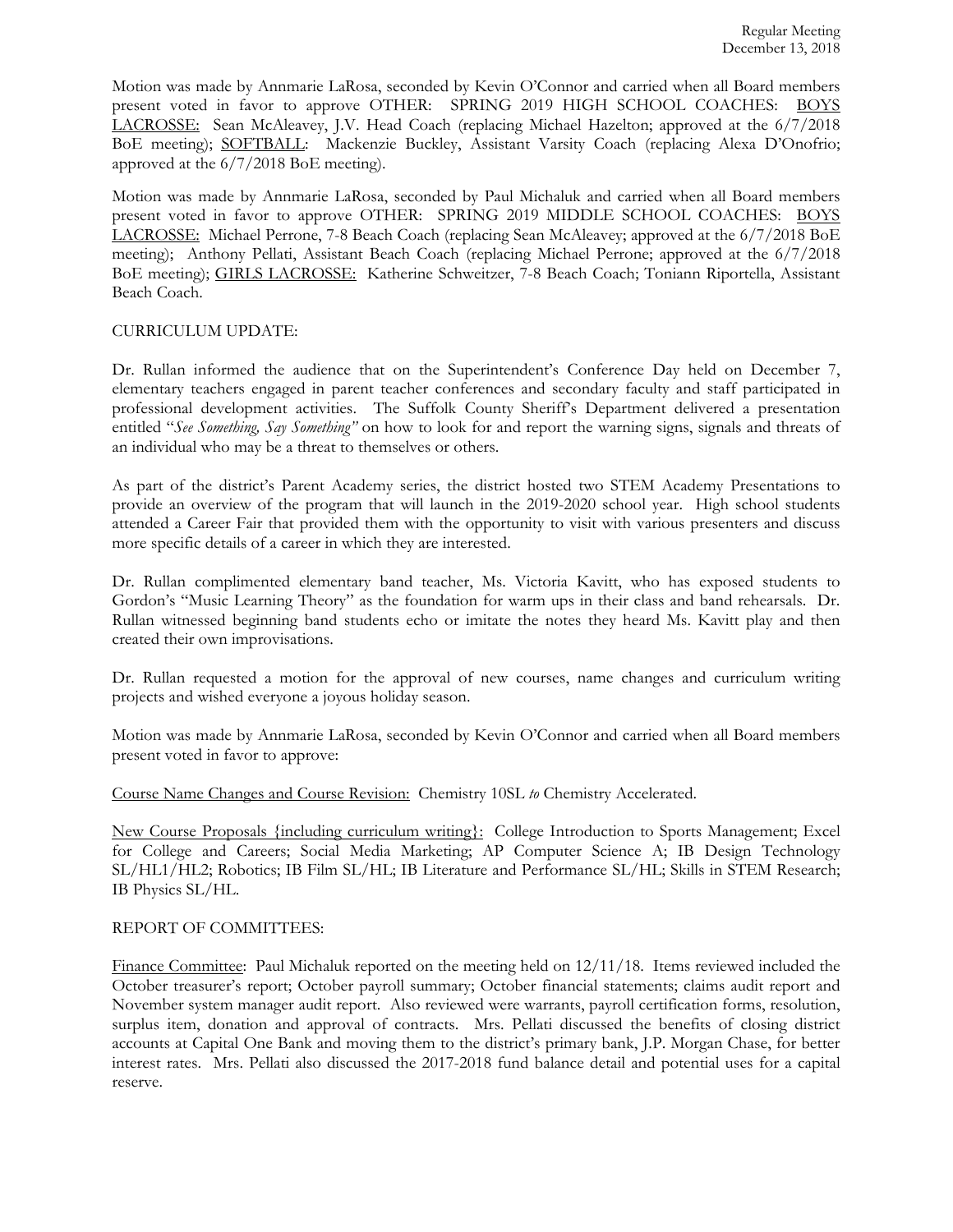Buildings & Grounds Committee: Kevin O'Connor reported on the meeting held on 12/11/18. Items reviewed included the Willetts Creek remediation; bond construction; privacy slat fencing for Paul J. Bellew; issuance of winter gym permits; and the new security office at the high school. The security office at Paul J. Bellew will remain the primary district security office.

Safety Committee: Paul Michaluk reported on the meeting that took place 11/20/18. Items reviewed included a community letter, before school protocols, accessibility to buildings and grounds during school events, armed guard companies and training costs.

Committee on Special Education/Preschool Special Education: Annmarie LaRosa reported on the meeting held on  $12/13/18$ . Items discussed were CSE/CPSE recommendations and student placements.

Health and Wellness Committee: Annmarie LaRosa reported on the meeting held 11/20/18. Items reviewed included the October Color Run, which had just under 700 participants. The committee is looking forward to Spring 2019 events, and shared a newsletter with staff regarding vaping/mental health/social media/gaming and muscular dystrophy. The committee approved purchase of mindfulness CDs for all schools, and a discussion took place regarding the expanding use of tobacco/vaping products by adolescents.

The next meeting will take place on Tuesday, January 8, 2019 at 9:30 a.m. in the Paul J. Bellew cafeteria.

# FINANCIAL MATTERS

The treasurer's report for October was presented. Beginning balance as of 10/1/18: \$42,783,355.39; ending balance as of  $10/31/18$ : \$28,240,463.27.

Motion was made by Annmarie LaRosa, seconded by Paul Michaluk, and carried when all Board members present voted in favor to approve 2018-2019 General Fund budget transfers 3566-3576 and 2018-2019 Capital Fund budget transfers 3568-3577.

Motion was made by Annmarie LaRosa, seconded by Kevin O'Connor, and carried when all Board members present voted in favor to approve 2018-2019 Contracts: Deer Park UFSD District of Location Agreement; Half Hollow Hills CSD District of Location Agreement.

Motion was made by Annmarie LaRosa, seconded by Paul Michaluk, and carried when all Board members present voted in favor to approve the surplus of Delta table saw tag  $\#0020008 \sim$  Beach Street Middle School.

Motion was made by Annmarie LaRosa, seconded by Kevin O'Connor, and carried when all Board members present voted in favor to approve donation – Thriftway Auto Body Works – WIHS Auto Technology classes four automotive vehicle hoods valued at \$200 each.

Motion was made by Annmarie LaRosa, seconded by Paul Michaluk, and carried when all Board members present voted in favor to approve Resolution re: approval of the Corrective Action Plan to the Independent Auditor's Report for the year ended June 30, 2018.

#### PRESIDENT'S REPORT

Motion was made by Annmarie LaRosa, seconded by Kevin O'Connor, and carried when all Board members present voted in favor to approve additional CSE/CPSE Chairperson.

Motion was made by Annmarie LaRosa, seconded by Paul Michaluk, and carried when all Board members present voted in favor to approve Resolution re: destruction of unused and full ballot booklets.

Motion was made by Annmarie LaRosa, seconded by Kevin O'Connor, and carried when all Board members present voted in favor to approve Resolution re: naming of the West Islip High School athletic complex.